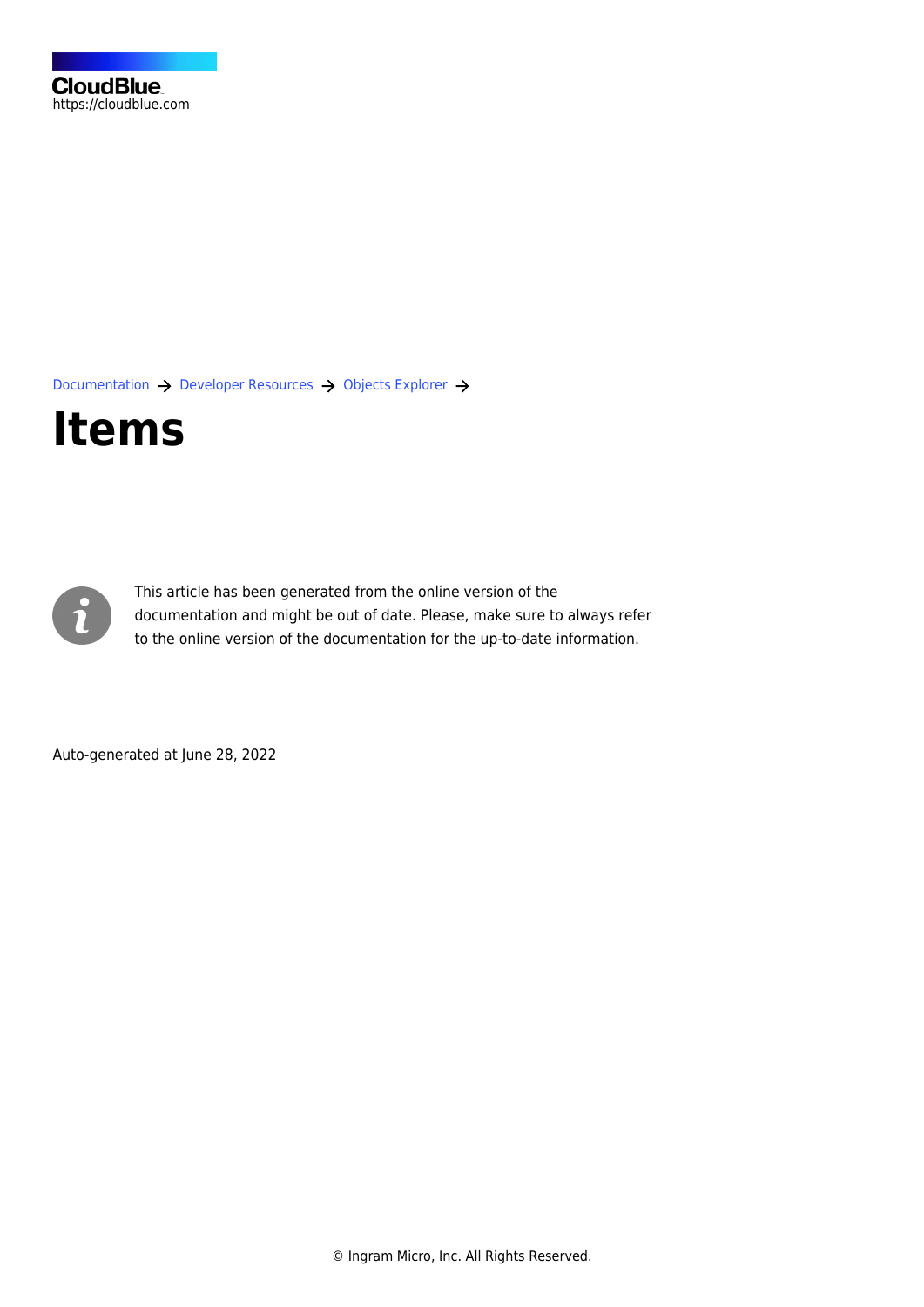## **CloudBlue**

## **Description**

Items are individual resources or units (such as a license or any other SKU) that customers order and pay for. Items also represent versioned and localized attributes of a product. The system enables Vendors to define Reservation items and Pay-As-You-Go items. Pay-As-You-Go items are used by Vendors to implement a system that based on the consumption or usage of a specified product rather than on a flat rate for Reservation items. Note that defining Pay-As-You-Go item requires to enable the corresponding capability first. Reservation and Pay-As-You-Go items share same states and transitions on the Connect platform. Once a new item is created, the system assigns the Draft status to it. In case a new product version with this item is created, the system transfers the item to the Published state. Thereafter, Vendors can assign the End of Sale status to their item. Note, however, that system enables Vendors to restore the Published status to such items.

## **Additional Information**

Please refer to the [Products Management module](https://connect.cloudblue.com/community/modules/products/items/) documentation for more details.

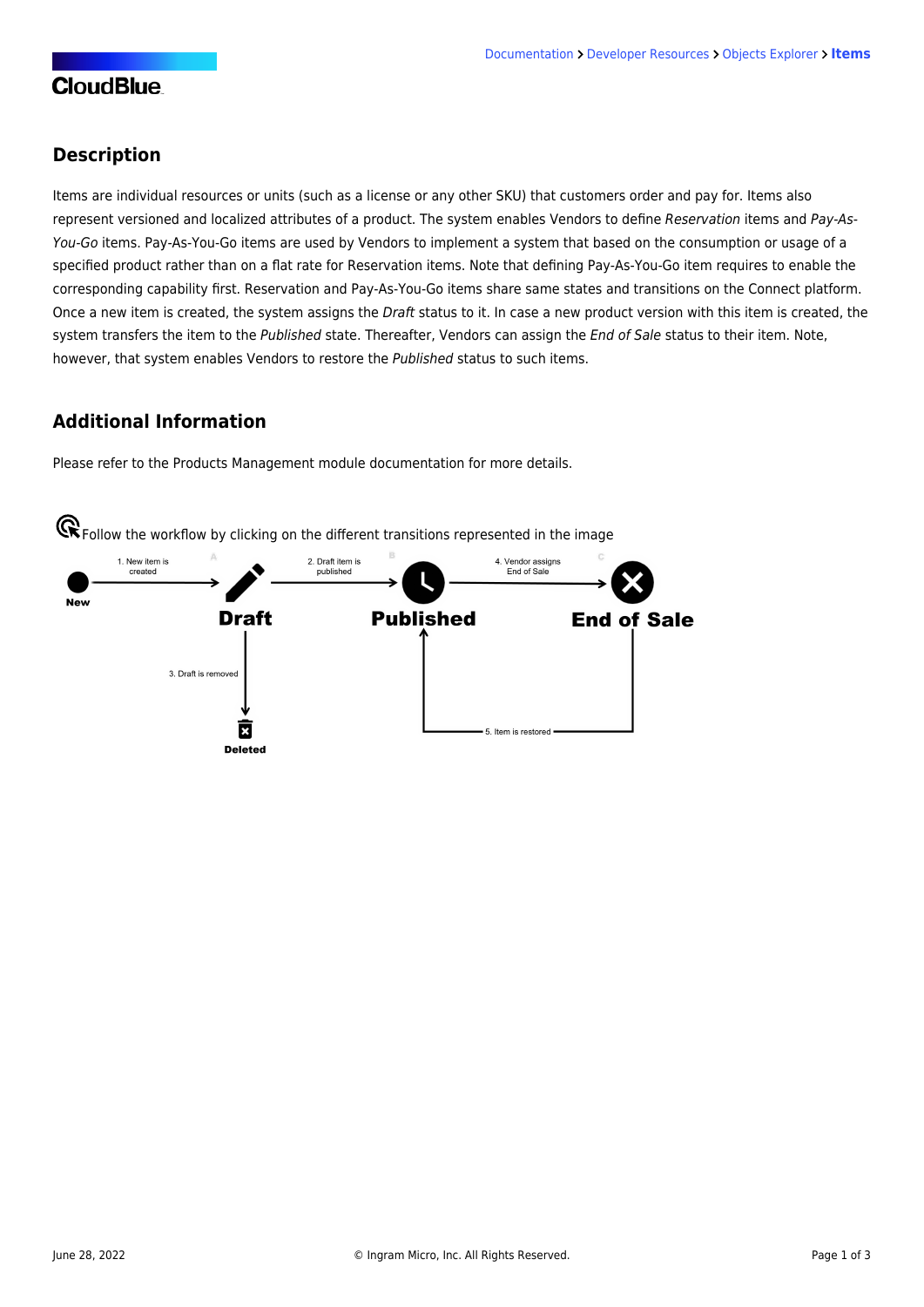**CloudBlue**